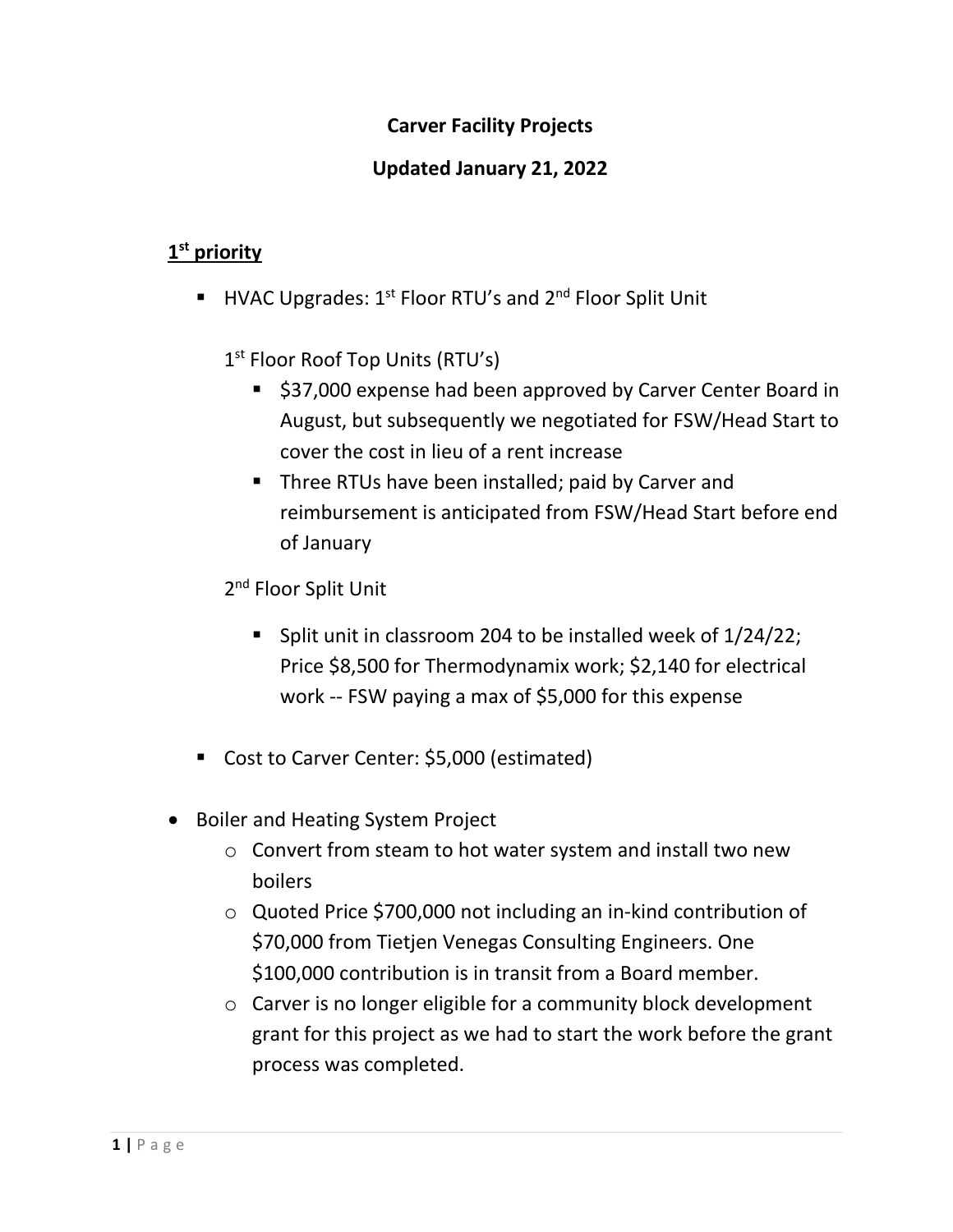- o The emergency work (Phase 1) to install one new boiler (of 2 required) and prepare all heating system piping will be completed January 2022; \$222,815 approved by Board of Directors in January 2022 plus \$3,000 for de-greasing and painting the boiler room and \$400 for Dr. Rooter to unclog drains
- o Phase 2: Option to finish work in gym before summer to improve temperature controls and support summer programming. Includes repairs to ceiling fans which will be explored the week of January 24. Contractors also recommend purchasing the second boiler and the pool area fan immediately to avoid cost increases and supply chain issues. The purchase of the second boiler at this time allows Carver Center to finalize its grant application to Con Edison for energy efficiency funding. Costs for Phase 2 (a portion of the \$700,000 overall estimate) are being calculated.
- o Phase 3: Complete all work before winter 2023. New boiler/heating system should last 30 years and will be relatively maintenance free. Carver Center should experience significant energy cost savings.
- Cost to Carver Center: \$700,000 (estimated)
- First floor roof drains
	- o Quoted price: \$22,000
	- o Will prevent damage to roof (\$127,000 replacement)
	- o Project in progress January 2022
	- o Substituted roof drain project for Board-approved RTU project as RTU costs are being covered by FSW/Head Start

Cost to Carver Center: \$22,000 (estimated)

- Fitness Center Sprinklers
	- o Quoted price: \$17,000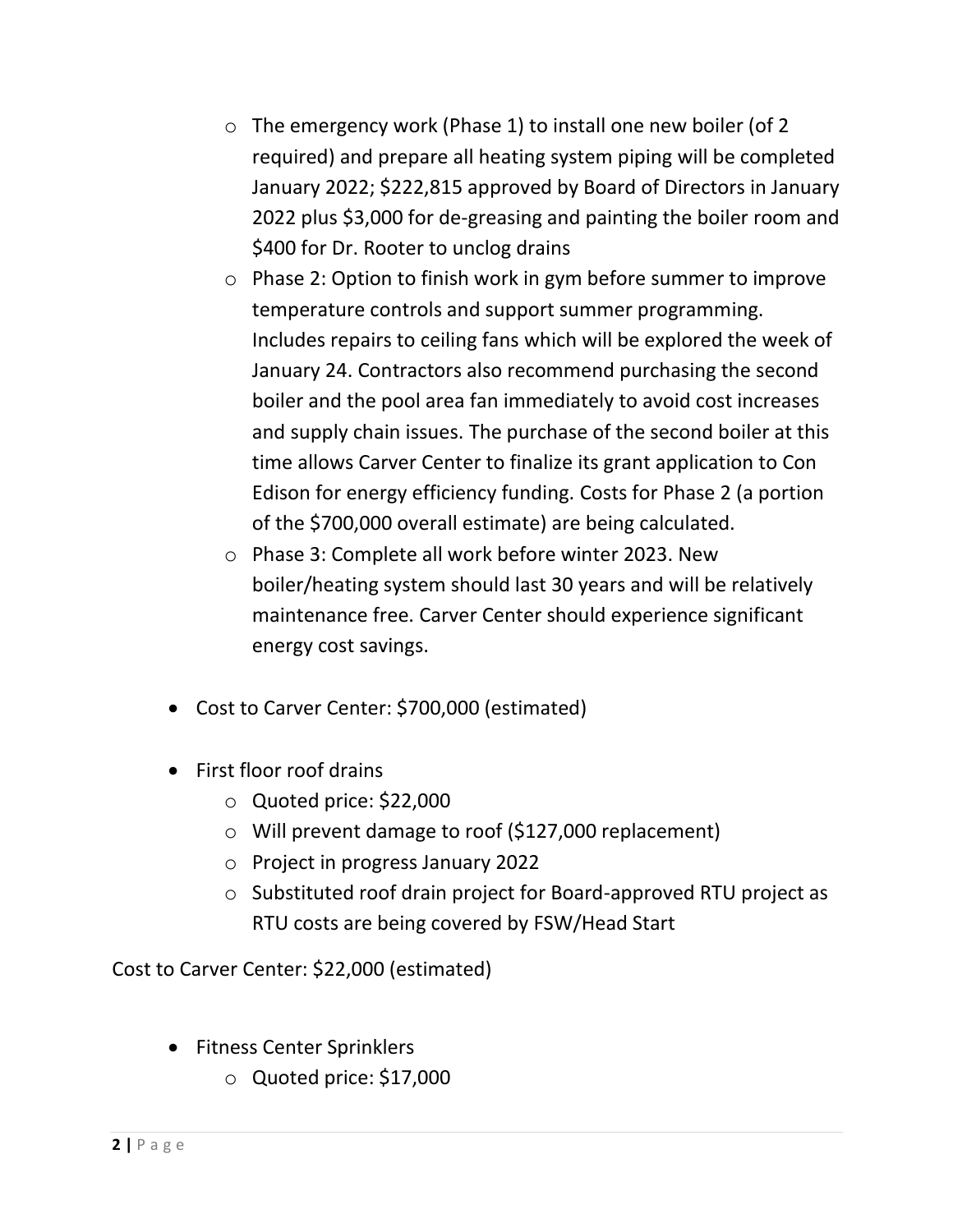- o Expense approved in August 2021
- o Permit received, work to be scheduled

Cost to Carver Center: \$17,000 (estimated)

- Fire Alarm Replacement
	- o Estimated Costs were approximately \$120,000
	- o Tentatively awarded \$60,000 from a Westchester County Community Block Development Grant (50% of project cost); however, we need updated estimates from companies that follow prevailing wage guidelines. Grant allows work to begin in May of 2022.
- Cost to Carver Center: \$60,000 (estimated)
- Replace Egress windows in Gym (safety issue)
	- o Quoted price: \$2,700
- Cost to Carver Center: \$2,700 (estimated)

**Total: ~\$806,700+**

# **2 nd Priority**

- Second and Third floor HVAC units
	- $\circ$  \$50,000 (not prevailing wage)
	- $\circ$  Over the next 5 years
	- o Carver Center has tentatively been awarded a Community Development Block Grant for 2023 to improve HVAC. The grant would cover 50% of expenses if we use companies that pay prevailing wage. New estimates needed.